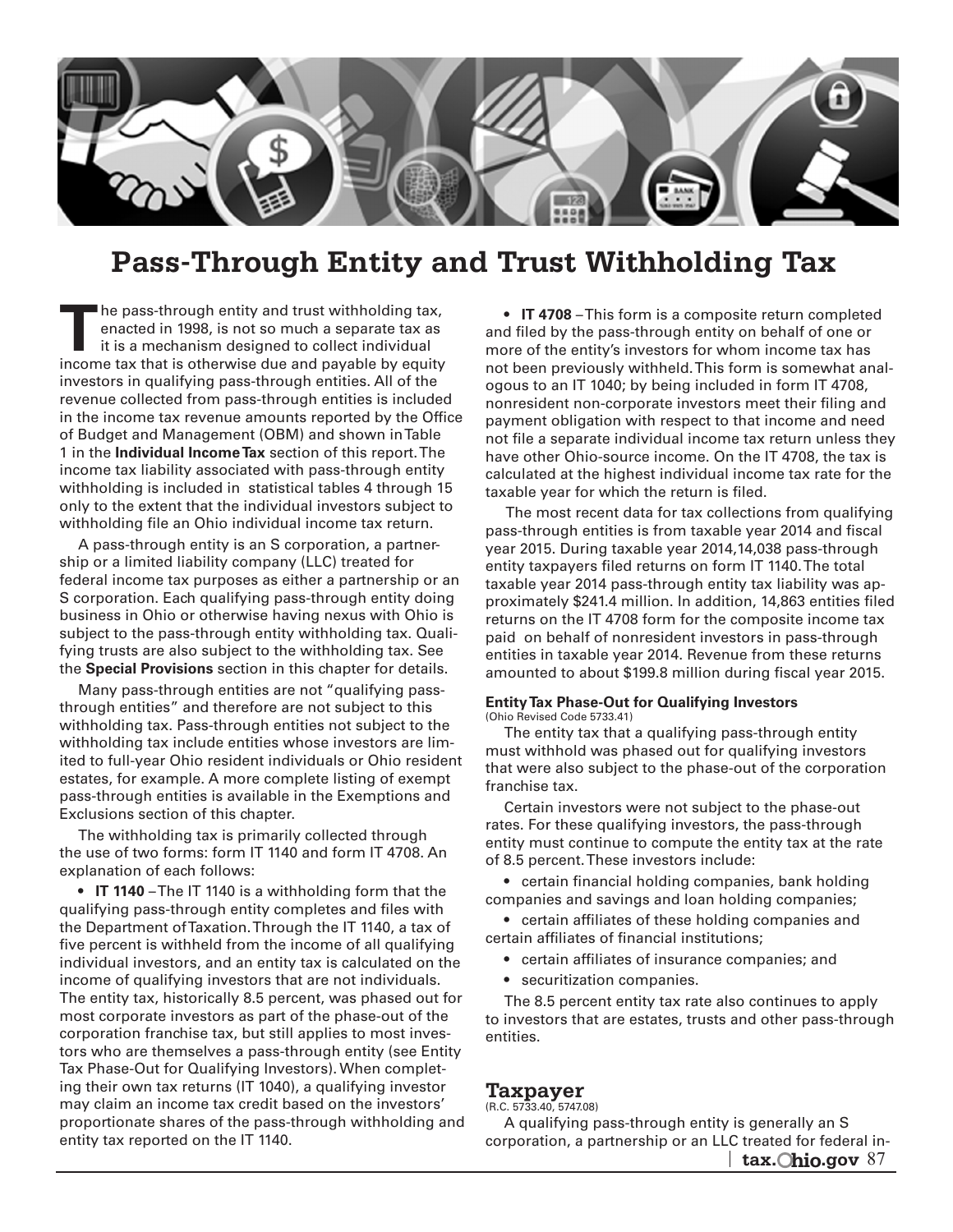of a qualifying pass-through entity. come tax purposes as a partnership or S corporation. See the **Exemptions and Exclusions** section of this chapter for a list of pass-through entities excluded from the definition

### **Tax Base**

(R.C. 5733.40, 5747.02, 5747.08, 5747.40, 5747.401)

#### **Form IT 1140**

 The tax base is the net sum of qualifying investors' is known as the "adjusted qualifying amount." distributive shares of the pass-through entity's income, gain, expense and loss apportioned to Ohio. This net sum

#### **Form IT 4708**

 through entity's taxable income to qualifying noncorporate The tax base is the distributive shares of the passinvestors, to the extent that such income was not reported on form IT 1140.

### **Rates**

(R.C. 5733.41, 5747.02, 5747.08, 5747.41)

#### **Form IT 1140**

 A five percent withholding tax rate applies to adjusted qualifying amounts for those qualifying equity investors rate was uniformly applied to adjusted qualifying amounts for those qualifying equity investors that are not individu- als. However, this entity tax is 0 percent on those "adjust- ed qualifying amounts" that pertain to qualifying investors subject to the phase-out of the corporate franchise tax. who are individuals. Before 2005, an 8.5 percent entity tax

 No tax is due if the total adjusted qualifying amount is \$1,000 or less.

#### **Form IT 4708**

The applicable rate is the highest marginal individual income tax rate, which was 4.997 percent for the 2015 taxable year and 5.333 percent for the 2014 taxable year.

# **Exemptions and Exclusions**

(R.C. 5733.40, 5733.401, 5733.402, 5747.08(D), 5747.401)

### **Form IT 1140**

 The following are not qualifying pass-through entities:

 • disregarded entities and qualifying subchapter S subsidiaries if the owner is filing, or is exempt from filing, with the Ohio Department of Taxation the appropriate income or franchise tax returns;

 • entities having no qualifying investors (see below for a list of investors that do not qualify);

- pension plans and charities;
- publicly-traded partnerships;

 • real estate investment trusts, regulated investment companies, and real estate mortgage investment conduits;

 The following investors are not qualifying investors:

 • pension plans or charities;

- pubIicly-traded partnerships;
- colleges or universities;

 • investors that are public utilities in Ohio and are re- quired to pay the Ohio public utility excise tax;

 • investors that are insurance companies, fraternal other corporation required to file an annual report with the corporations, beneficial corporations, bond investment corporations, health maintenance organizations or any Ohio superintendent of insurance;

 • investors that are dealers in intangibles as defined in R.C.5725.01(B);

 • real estate investment trusts, regulated investment companies and real estate mortgage investment conduits;

 • non-resident individuals on whose behalf, and non resident estates on whose behalf, the qualifying pass through entity files Ohio form IT 4708, Composite Income Tax Return for Certain Investors in a Pass-through Entity, for the taxable year;

 • investors that are financial institutions required to pay the Ohio corporation franchise tax;

 • investors that are themselves qualifying pass-through entities if the qualifying pass-through entities' investors during the three-year period beginning 12 months before the first day of the investee entity's taxable year are limited to those investors set forth in any of the items, above (or any combination thereof);

 • all subchapter C corporations, except for the relatively small number described in R.C. 5733.01(G)(1)(b);

 • investors that are themselves pass-through entities, but only if the owners of those other pass-through entities are limited to (i) individuals who are full-year residents of Ohio, (ii) estates domiciled in Ohio, (iii) nonresident individuals on whose behalf those other pass-through entities file Ohio form IT 4708, Composite Income Tax Return for Certain Investors in a Pass-through Entity, and/or (iv) nonresident estates on whose behalf those other passthrough entities file Ohio form IT 4708, Composite Income Tax Return for Certain Investors in a Pass-through Entity, for the taxable year;

• investors that satisfy all the following:

 – the investor submits a written statement to the qualifying pass-through entity stating that the investor agrees that the investor has nexus with Ohio and is liable for corporation franchise tax with respect to the investor's distributive share of income attributable to the passthrough entity;

 – the investor makes a good faith and reasonable effort to comply with the corporation franchise tax reporting and payment requirements; and

 – neither the investor nor the qualifying pass-through entity carries out any transactions either with any related members of the investor or with any related member of the entity where such transactions would result in a reduc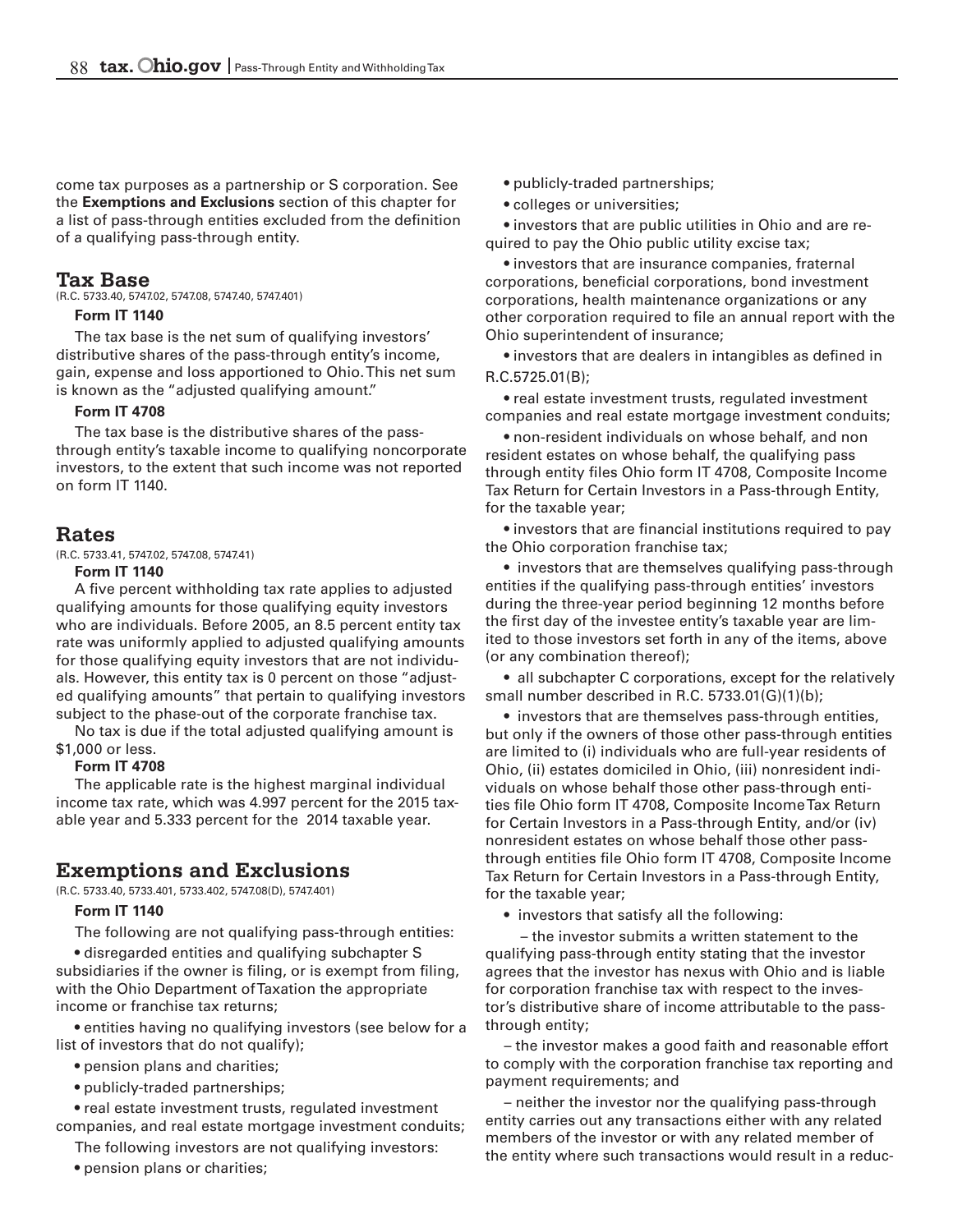tion or deferral of corporation franchise tax.

 of the qualifying pass-through entity: Investors that are either trusts or funds whose beneficiaries are limited to the following during the taxable year

 • beneficiaries of a pension plan trust, profit-sharing trust, a stock bonus plan trust or similar retirement trust;

 • beneficiaries of or the recipients of payments from trust or fund established to resolve and satisfy injury a trust or fund that is a nuclear decommissioning reserve fund, a designated settlement fund, or any other similar claims; or

 • beneficiaries of a complex trust, but only if the trust outside Ohio, the trust will withhold tax as required under irrevocably agrees in writing that, for the taxable year during or for which the trust distributes any of its income to any of its beneficiaries who are individuals residing R.C. 5747.41 through 5747.453.

 entity provides to the qualifying pass-through entity the has an equity investment in the investment pass-through Investors that are "investment pass-through entities" (defined below), but only if the investment pass-through name, address and Social Security number or federal employer identification number (FEIN) of each person who entity.

# **Special Provisions**

(R.C. 5747.08)

### **Form IT 1140**

 **Qualifying trusts** – Qualifying trusts are also subject to the 5 percent withholding tax. A qualifying trust is generally any trust that meets all four of the following tests:

 • files the IRS form 1041, U.S. IncomeTax Return, for Estates and Trusts;

 • has at least one beneficiary who is neither a full-year Ohio resident individual nor an Ohio resident estate;

 • makes a distribution to a nonresident beneficiary; and

 • makes a distribution to a nonresident beneficiary, and resident estates, then it is not a qualifying trust and is not subject to the pass-through entity tax.The filing, payment, and credit provisions that apply to qualifying pass- through entities and investors also apply to qualifying the distribution directly or indirectly relates either to real estate located in Ohio or to tangible personal property located in Ohio. If an entity is a trust whose beneficiaries are limited to full-year Ohio resident individuals or Ohio trusts and beneficiaries.

 **Pass-through to Pass-through** –The 8.5 percent entity withholding tax does not apply to any pass-through entity to the extent that the pass-through entity's distributive shares of income and gains pass through from that entity to another pass-through entity (referred to as the "investing entity"), as long as four conditions are met by the investing entity:

 $\bullet\,$  is not an "investment pass-through entity" (see be low);

 • acknowledges that it has nexus with Ohio during the taxable year;

 • makes a good faith effort to comply with the 8.5 percent entity tax or the 5 percent withholding tax, as applicable; and

 • includes in its apportionment factors its proportionate share of each lower-tiered pass-through entity's property, payroll and sales.

 **Investment pass-through entities** – Neither the 8.5 percent entity tax nor the 5 percent withholding tax applies to the items and income, listed below, that are earned by an "investment pass-through entity." An investment passthrough entity is a pass-through entity having at least 90 percent of its assets represented by intangible assets and having at least 90 percent of its gross income from one or more of the following sources:

 $\bullet\,$  transaction fees earned in connection with the acqui sition, ownership or disposition of intangible property;

- loan fees;
- financing fees;
- consent fees;
- waiver fees;
- application fees;

 • net management fees (management fees that the pass-through entity earns or receives from all sources reduced by the management fees that the pass-through entity incurs or pays to any person), but only if such net management fees do not exceed 5 percent of the passthrough entity's profit;

- dividend income;
- interest income;

 $\bullet\,$  net capital gains from the sale or exchange of intan gible property;

 • all types and classifications of income and gain attributable to distributive shares of income and gain from other pass-through entities.

 **Investment pass-through entity investors** – An equity to be an equity investor in any other qualifying pass- such qualifying pass-through entity's adjusted qualifying amount is the product of the adjusted qualifying amount investor in an investment pass-through entity is deemed through entity in which the investment pass-through entity is a direct investor. Each deemed investor's portion of that would otherwise pass-through to the investment pass-through entity, multiplied by the percentage of the deemed investor's direct ownership in the investment pass-through entity.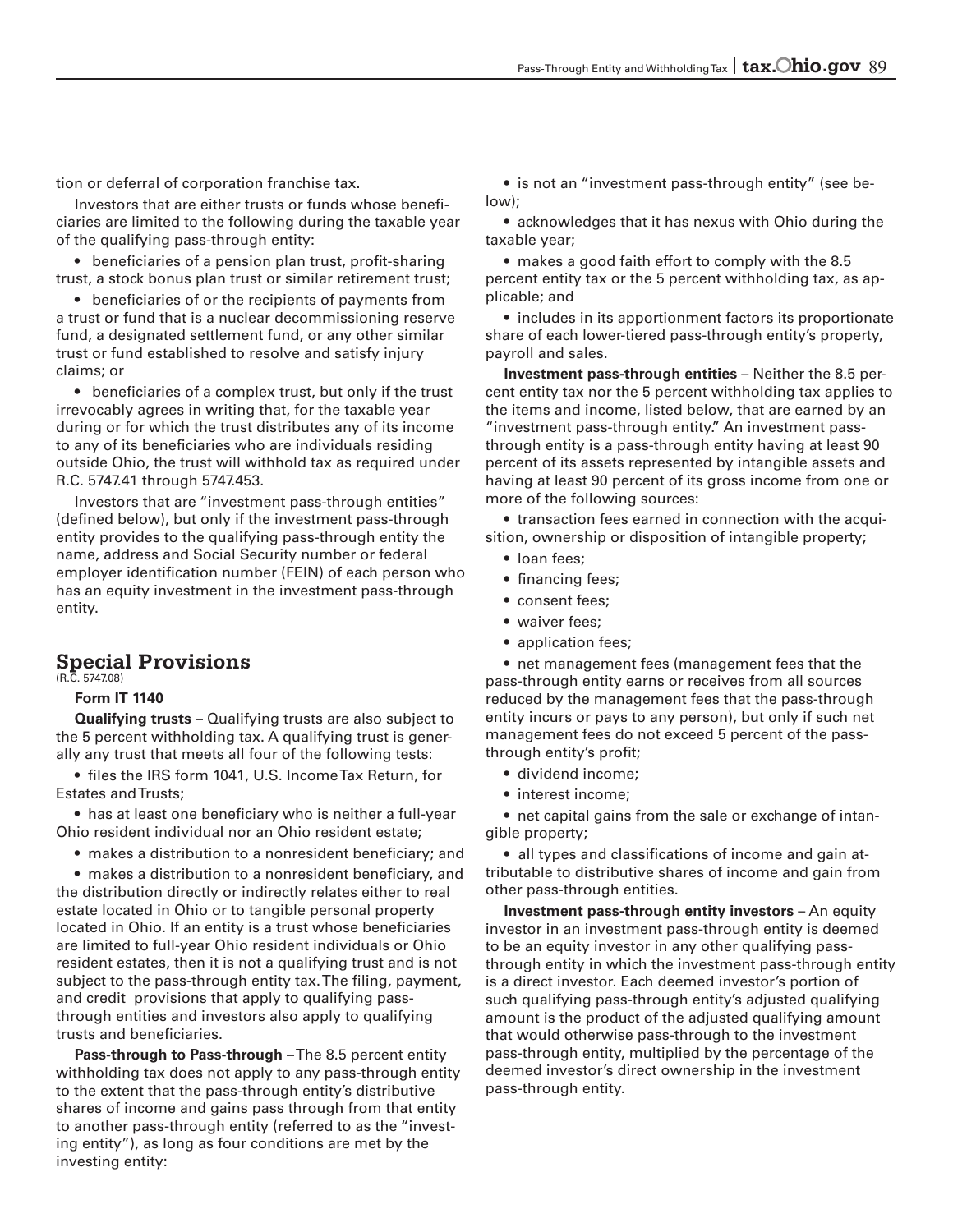#### **Form IT 4708**

 (such as the job training credit) for those investors that are A pass-through entity cannot claim nonbusiness exemptions or nonbusiness credits, such as the personal exemption credit. However, the pass-through entity can claim a proportionate share amount of business credits included on the pass-through entity's return.

Also, the election to file a composite IT 4708 return applies only to the taxable year for which the election is made. Unless the Tax Commissioner provides otherwise, this election is binding and irrevocable for the taxable year for which the election is made.

#### **Filing and Payment Dates**

(R.C. 5747.08, 5747.09, 5747.42, 5747.43, 5747.44, and Ohio Administrative Code 5703-7-01)

#### **Form IT 1140**

 Qualifying pass-through entities whose total "adjusted qualifying amounts" exceed \$10,000 must make estimated quarterly tax payments on Form IT 1140 ES.

 1065 or 1120S), then the qualifying pass-through entity The IT 1140 must be filed by the 15th day of the fourth month following the end of the entity's taxable year. For taxpayers with a January 1 through December 31 taxable year, the return is due on April 15. If the entity has sought an extension of time to file its federal tax return (IRS form has the same extended time to file the Ohio tax return. The payment deadline, however, will not be extended.

#### **Form IT 4708**

 The pass-through entity must make estimated tax payments on Form IT 4708 ES if the pass-through entity's tax due for the current year is more than \$500.

The return is generally due by April 15 of the calendar year immediately following the calendar year in which the pass-through entity's taxable year ends. If the passthrough entity has sought an extension of time to file its federal tax return, then the pass-through entity has the same extended time to file the Ohio return on form IT 4708.

## **Disposition of Revenue**

The revenue collected from the IT 1140 withholding tax and the form IT 4708 tax is treated as individual income tax revenue.

# **Administration**

The Tax Commissioner administers the tax and the distribution of revenue.

### **Ohio Revised Code Citations**

Chapters 5733 and 5747.

# **Recent Legislation**

#### **House Bill 19, 131st General Assembly, Internal Revenue Code (IRC) conformity.**

The bill adopted IRC amendments enacted by Congress from March 22, 2013 (the effective date of SB 28's amendment to R.C. 5701.11 ) through April 1, 2015 (the effective date of HB 19's amendment of R.C. 5701.11).

#### **Senate Bill 28, 130th General Assembly, Internal Revenue Code (IRC) conformity and federal law changes.**

The bill adopted IRC amendments enacted by Congress from Dec. 20, 2012 (the effective date of H.B. 472's amendment to R.C. 5701.11) through March 22, 2013 (the effective date of SB 28's amendment of R.C. 5701.11).

The bill incorporated into Ohio's tax laws all IRC changes made between March 22, 2013 and April 1, 2015.

# **History of Major Changes**

| 1998 | General Assembly enacts tax at a rate of 5 percent on<br>individual qualifying investors and 8.5 percent on non-<br>individual qualifying investors.                                                                                                                                                                                                                                                       |
|------|------------------------------------------------------------------------------------------------------------------------------------------------------------------------------------------------------------------------------------------------------------------------------------------------------------------------------------------------------------------------------------------------------------|
| 2002 | Ohio decouples from federal accelerated depreciation<br>laws, requiring a 5/6 add-back for bonus depreciation.                                                                                                                                                                                                                                                                                             |
| 2003 | House Bill 127 revises Ohio's method of situsing sales in<br>Ohio as part of the sales factor for apportioning corpora-<br>tion and trust income. In determining the situs of sales<br>in Ohio for sales factor apportionment, the "cost of per-<br>formance" standard is replaced with a "market-theory"<br>approach based on where the taxpayer's customer enjoys<br>the benefit of the taxpayer's sale. |
| 2005 | House Bill 66 launches a gradual phase-out of the 8.5 per-<br>cent entity withholding tax rate for that portion of adjusted<br>qualifying amounts pertaining to investors subject to the<br>phase-out of the corporation franchise tax. The phase-out<br>is complete in 2009.                                                                                                                              |